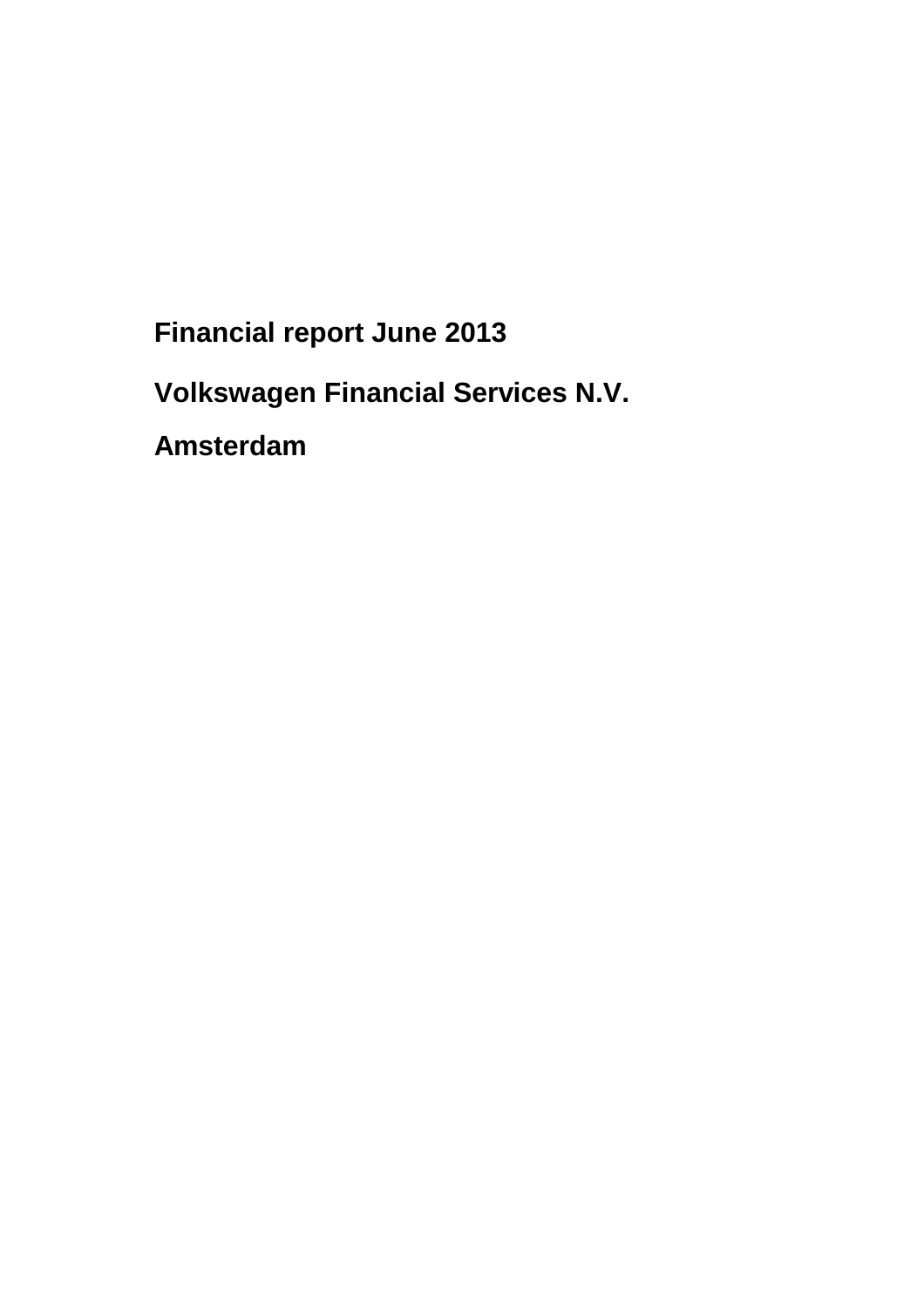# **Management report**

Volkswagen Financial Services N.V. ('FSNV' or 'the company') is one of the funding vehicles of Volkswagen Financial Services AG, Brunswick (FSAG) and its subsidiaries. FSNV raises funds from the capital markets by issuing notes and lends the proceeds on to Group and Joint Venture companies. Basis for the issuing activities are the  $\epsilon$  18 billion Debt Issuance Programme that adheres to the European Prospective Directive Standards and a € 10 billion Multi Currency Commercial Paper Programme. All issues are guaranteed by the parent company FSAG. As per 30.6.2013 according to Moody`s, FSAG`s rating is set to P-2 (short term) and A3 (long term) with a positive outlook. Standard & Poor`s assessed FSAG`s creditworthiness as A-2 (short term) and A- (long term) with a positive outlook.

Besides these programmes FSNV can utilize several uncommitted revolving credit facilities with international banks. This grants more flexibility in providing the Volkswagen group with small volumes and/or frequent tranches of funds if required.

The financing activities are carried out in different currencies and interest terms. To avoid currency and interest risks, the company concludes interest- and currency swaps.

Within the first six months of the year FSNV placed 10 bonds under the DIP Programme with a total € equivalent of 1.2 billion. Under the CP Programme the company placed 47 issues with a total  $\epsilon$  equivalent of 1.7 billion.

The proceeds of these issues have been granted to the Volkswagen Financial Services Group companies.

On the other hand the company redeemed DIP issues with a total  $\epsilon$  equivalent of 277 million and CP issues with a total  $\epsilon$  equivalent of 2.2 billion.

The main business risks of FSNV are interest rate risk, currency risk, liquidity risk and credit risk. The Supervisory Board has set limits to restrict those risks. FSNV uses adequate tools to assess and to monitor them.

The average volume in the back to back finance business decreased by  $\epsilon$  0.2 billion to  $\epsilon$  4.2 billion. Interest income decreased from € 15.7 million in the first half of 2012 to € 13.2 million in the first half of 2013. Main reason is the decrease in equity available for lending due to repayment of capital to FSAG. Result after taxes added up to € 9.9 in the first six months of 2013 (2012: € 11.9 million)

For the whole year 2013 we expect a continuation of the first six months' development with regard to FSNV´s business volume. Interest income and result after taxes are expected to be below the 2012 figures.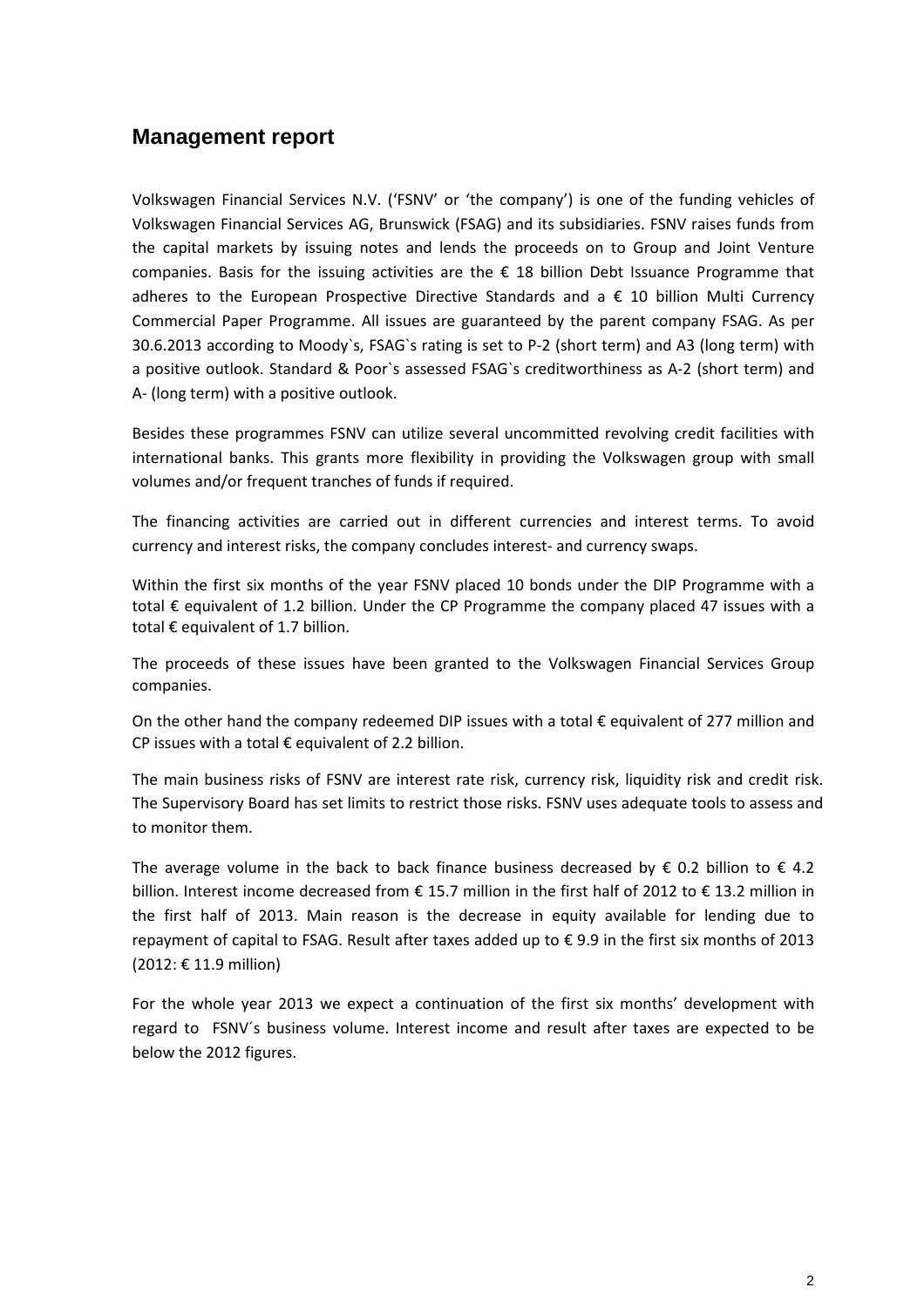The Management Board declares that to the best of their knowledge:

- 1. the financial statements for the first half year of 2013 give a true and fair view of the assets, the liabilities, the financial position and the results of the company; and
- 2. the management report gives a true and fair view of the company's situation as at the balance sheet date, the events that occurred during the first half year and the risks to which the company is exposed.

Amsterdam, 31 July 2013 **Communist Communist Communist Communist Communist Communist Communist Communist Communist Communist Communist Communist Communist Communist Communist Communist Communist Communist Communist Communi** 

Thomas Fries, Managing Director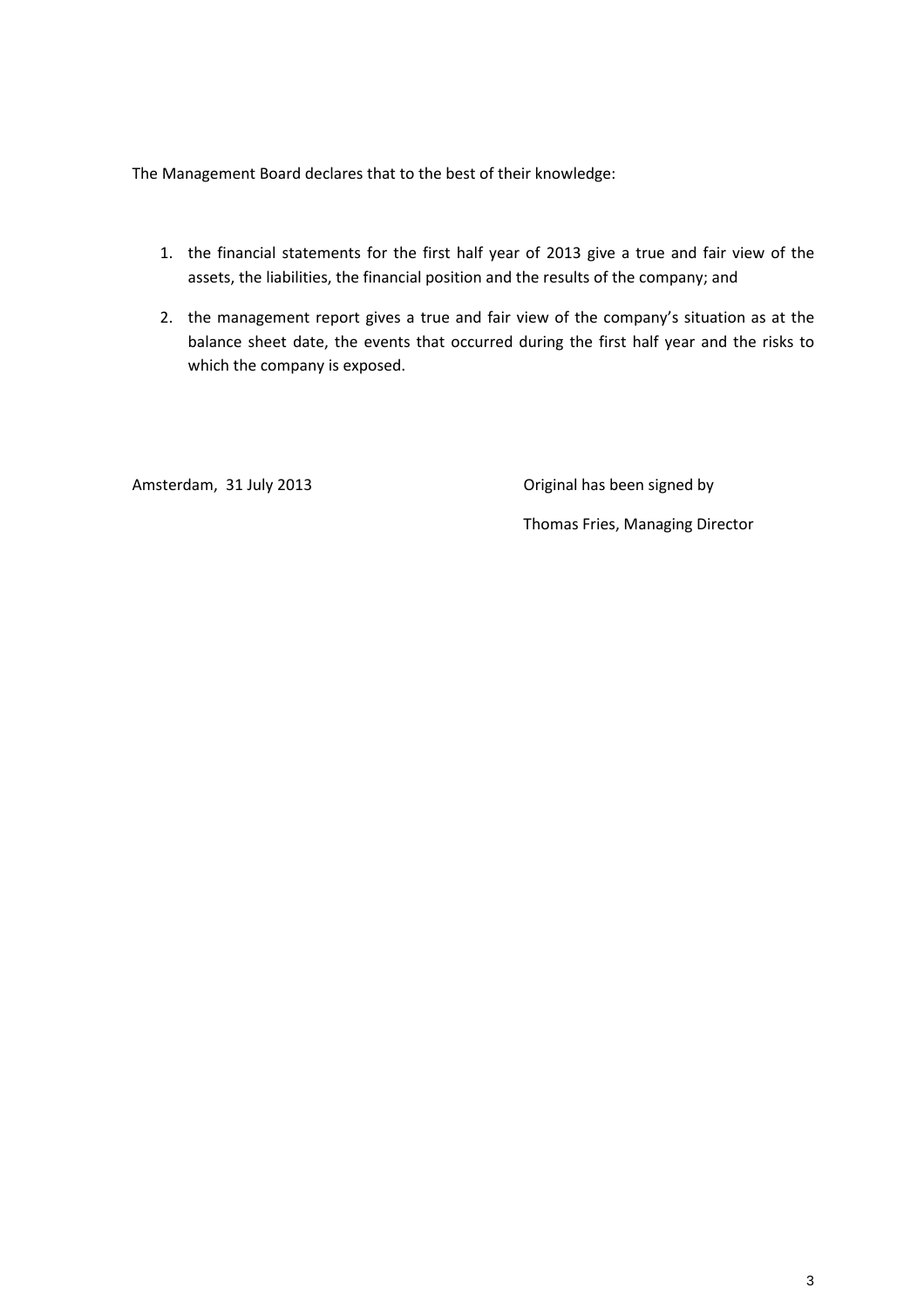# **Balance sheet as at 30 June 2013**

### **(unaudited)**

| 30 June 2013      |                | 30 June 2012      |                |
|-------------------|----------------|-------------------|----------------|
| <b>EUR'000</b>    | <b>EUR'000</b> | <b>EUR'000</b>    | <b>EUR'000</b> |
|                   | 1              |                   | 1              |
| $\mathbf{1}$      |                | 1                 |                |
| 2,390,834         |                | 2,208,604         |                |
| 603,684           |                | 413,459           |                |
| 500<br>5,614      |                | 5,246             |                |
|                   | 3,000,633      |                   | 2,627,310      |
|                   | 3,000,634      |                   | 2,627,311      |
| 1,556,362         |                | 1,776,915         |                |
| 943,826<br>44,063 |                | 989,671<br>44,213 |                |
| 6,866<br>615      |                | 7,174<br>712      |                |
|                   | 2,551,732      |                   | 2,819,218      |
|                   |                |                   | 5,446,529      |
|                   |                | 5,552,366         | 533            |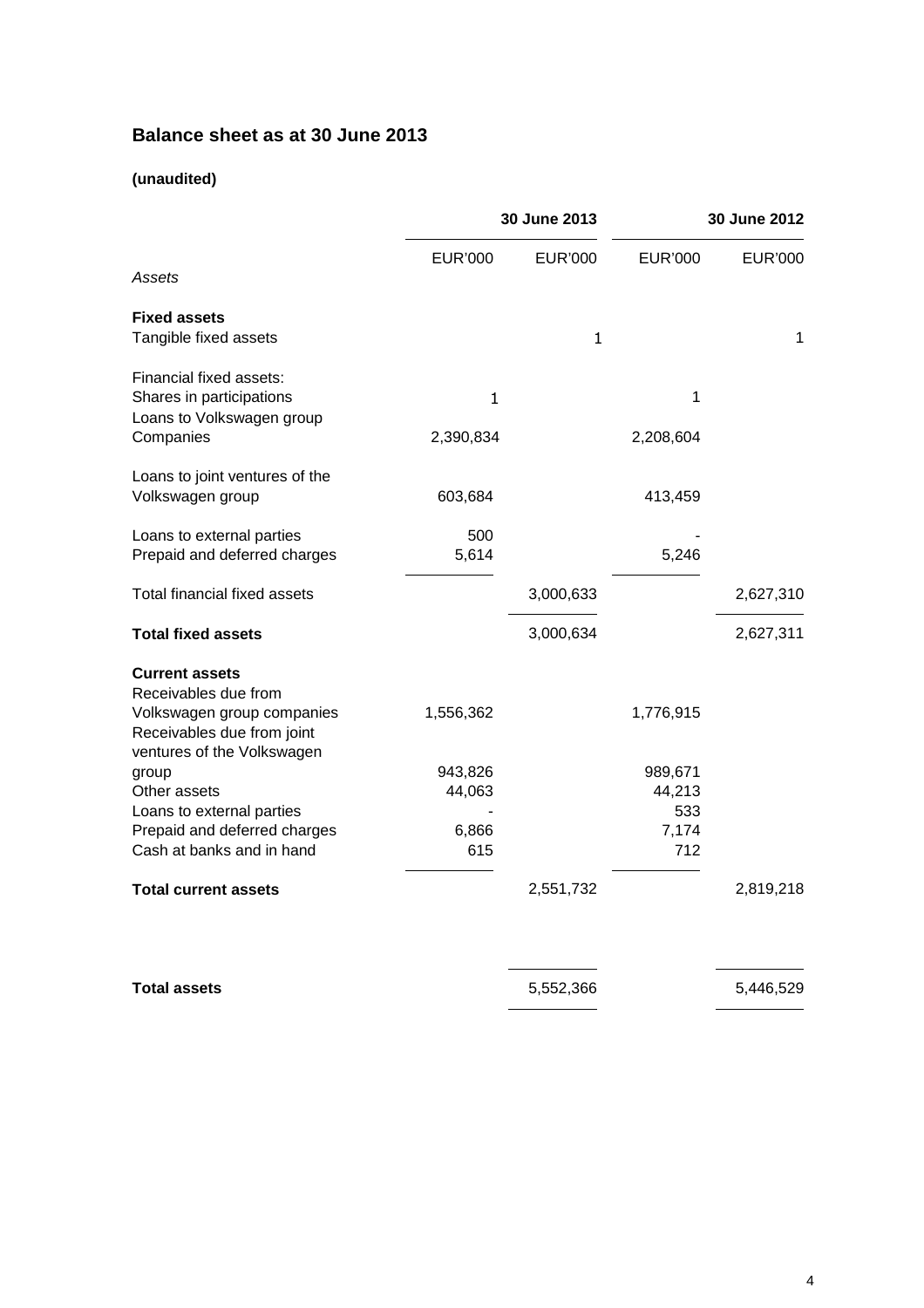### **(unaudited)**

|                                    |                | 30 June 2013   |                | 30 June 2012   |  |
|------------------------------------|----------------|----------------|----------------|----------------|--|
| Shareholder's equity and           | <b>EUR'000</b> | <b>EUR'000</b> | <b>EUR'000</b> | <b>EUR'000</b> |  |
| liabilities                        |                |                |                |                |  |
| Shareholder's equity               |                |                |                |                |  |
| Share capital                      | 454            |                | 454            |                |  |
| Share premium reserve              | 585,000        |                | 853,000        |                |  |
| Retained earnings                  | 69,270         |                | 45,806         |                |  |
| <b>Current earnings</b>            | 9,943          |                | 11,928         |                |  |
| Total shareholder's equity         |                | 664,667        |                | 911,188        |  |
| <b>Long-term liabilities</b>       |                |                |                |                |  |
| <b>Bonds</b>                       | 2,709,554      |                | 2,079,402      |                |  |
| Liabilities to banks               |                |                |                |                |  |
| Liabilities to Volkswagen group    |                |                |                |                |  |
| companies                          | 92,623         |                | 129,430        |                |  |
| Other liabilities                  |                |                |                |                |  |
| Deferred income                    | 5,599          |                | 5,144          |                |  |
| <b>Total long-term liabilities</b> |                | 2,807,776      |                | 2,213,976      |  |
| <b>Current liabilities</b>         |                |                |                |                |  |
| <b>Bonds</b>                       | 1,017,804      |                | 1,235,595      |                |  |
| Commercial papers                  | 956,000        |                | 903,000        |                |  |
| Liabilities to Volkswagen group    |                |                |                |                |  |
| companies                          | 34,414         |                | 110,540        |                |  |
| Other liabilities                  | 53,312         |                | 58,262         |                |  |
| Deferred income                    | 4,429          |                | 3,549          |                |  |
| Trade payables                     | 8              |                |                |                |  |
| Current income tax                 | 12,451         |                | 8,140          |                |  |
| <b>Accrued liabilities</b>         | 234            |                | 196            |                |  |
| <b>Witholding Tax</b>              | 1,271          |                | 2,083          |                |  |
| <b>Total current liabilities</b>   |                | 2,079,923      |                | 2,321,365      |  |
| <b>Total shareholder's equity</b>  |                |                |                |                |  |
| and liabilities                    |                | 5,552,366      |                | 5,446,529      |  |